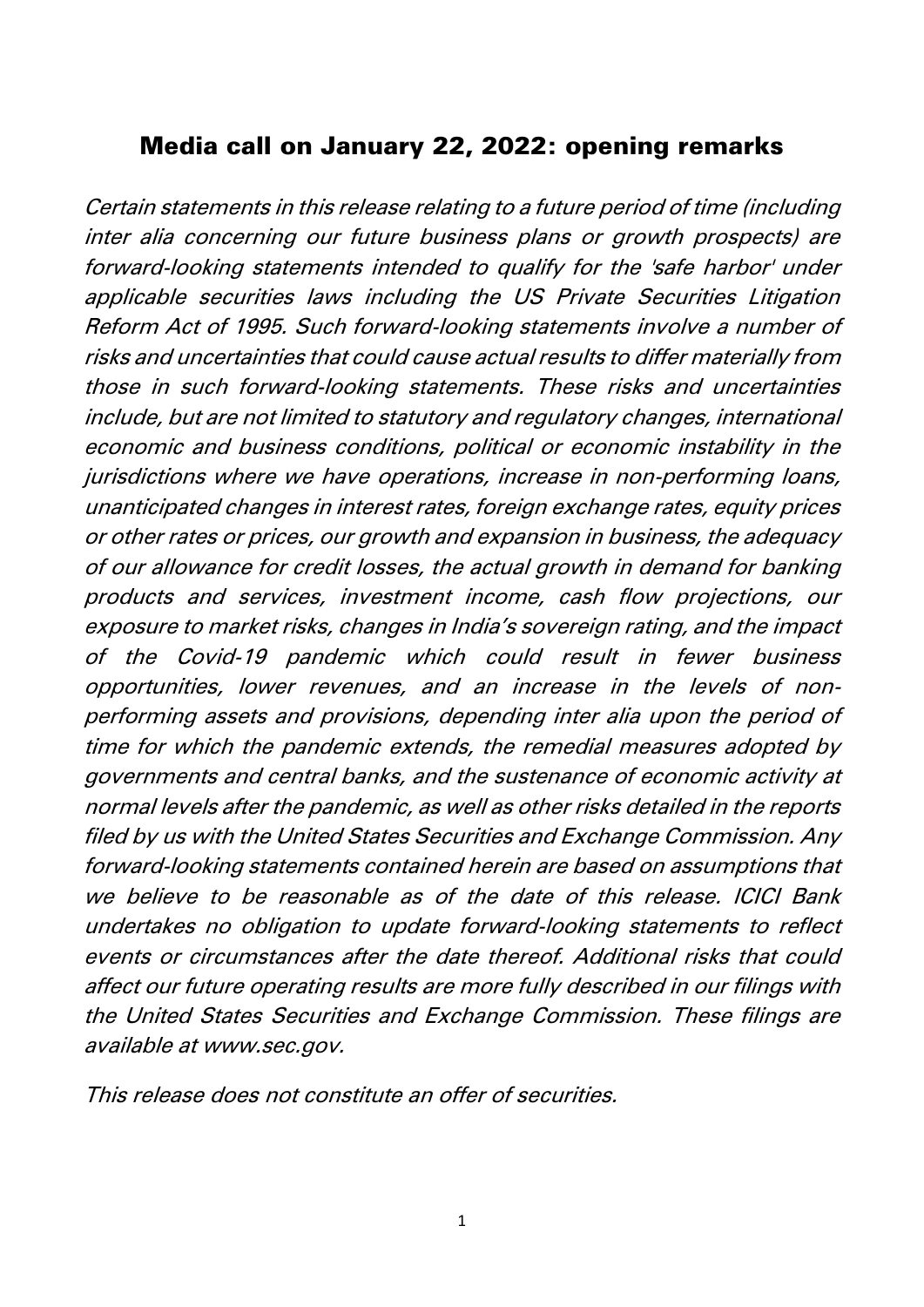Good evening everyone. Joining me today for this call is our Group Chief Financial Officer- Rakesh Jha. Thank you all for joining us today. We hope that you are safe and in good health.

While India has witnessed a sharp rise in Covid-19 cases in recent weeks, the impact of the third wave has been mild so far. Vaccination coverage has continued to increase and the Government of India has recently expanded the vaccination programme to the age bracket of 15 to 18 and announced a precautionary third dose of vaccine for identified categories. While the trajectory of the pandemic is still evolving and the recent increase in cases has slowed the pace of economic activities in January, we expect the economy to regain momentum as this wave abates. We would like to thank the medical and health workers' fraternity for their tireless effort in this fight against Covid-19.

At ICICI Bank we aim to create holistic value propositions for our customers through our 360-degree customer-centric approach and focus on opportunities across client and segment ecosystems. Our cross-functional teams seek to tap into key customer and market segments, enabling 360 degree coverage of customers and increase in wallet share. We aim to steadily grow our business within our strategic framework and strengthen our franchise, delivery, and servicing capabilities, backed by a range of digital initiatives

Our Board has today approved the financial results of ICICI Bank for the quarter ended December 31, 2021. I would like to highlight some key numbers:

#### A. Profit and capital

2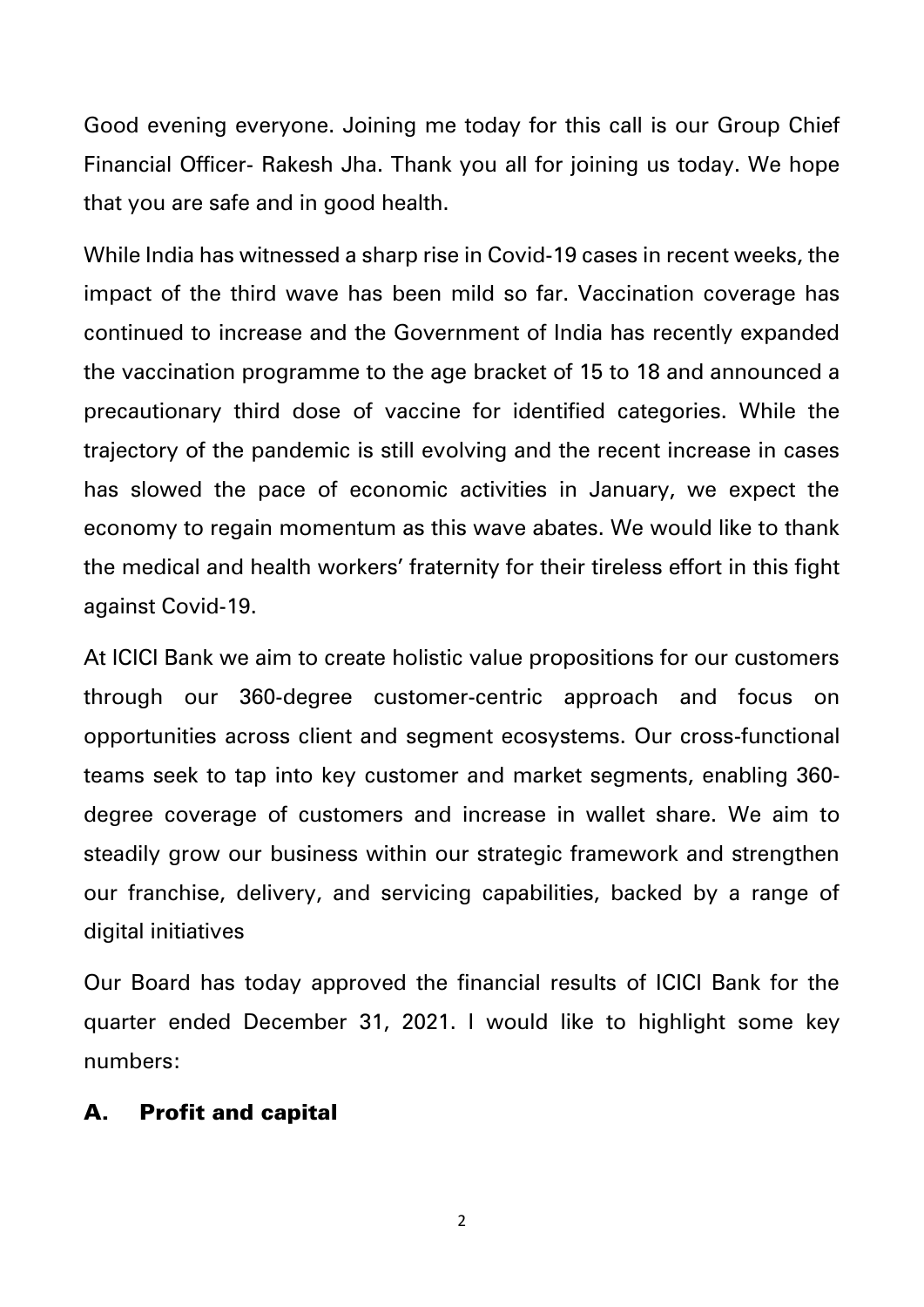- 1. Core operating profit i.e. profit before provisions and tax, excluding treasury income grew by 25% year-on-year to ₹ 10,060 crore in Q3- 2022.
- 2. Net interest income increased by 23% year-on-year to ₹ 12,236 crore in Q3-2022.
- 3. The net interest margin was 3.96% in Q3-2022 compared to 3.67% in Q3-2021 and 4.00% in Q2-2022. .
- 4. Fee income grew by 19% year-on-year to ₹4,291 crore in Q3-2022 from ₹ 3,601 crore in Q3-2021
- 5. The profit after tax grew by 25% year-on-year to ₹ 6,194 crore in Q3- 2022 from ₹ 4,940 crore in Q3-2021
- 6. The consolidated profit after tax grew was ₹ 6,536 crore in Q3-2022 compared to ₹ 5,498 crore in Q3-2021.
- 7. The standalone RoE was 15.4% in Q3-2022.
- 8. At December 31, 2021, the Bank had a net worth of about ₹ 1.6 lakh crore and a CET-1 ratio of 17.64%, Tier 1 ratio of 18.81% and total capital adequacy ratio of 19.79% including the profits for 9M-2022.

# B. Deposit growth

- 1. Total deposits increased by 16% year-on-year to ₹ 10,17,467 crore at December 31, 2021
- 2. Average current account deposits increased by 34% year-on-year in Q3-2022 and average savings account deposits increased by 25% yearon-year in Q3-2022
- 3. Term deposits increased by 12% year-on-year to ₹ 536,811 crore at December 31, 2021
- C. Loan growth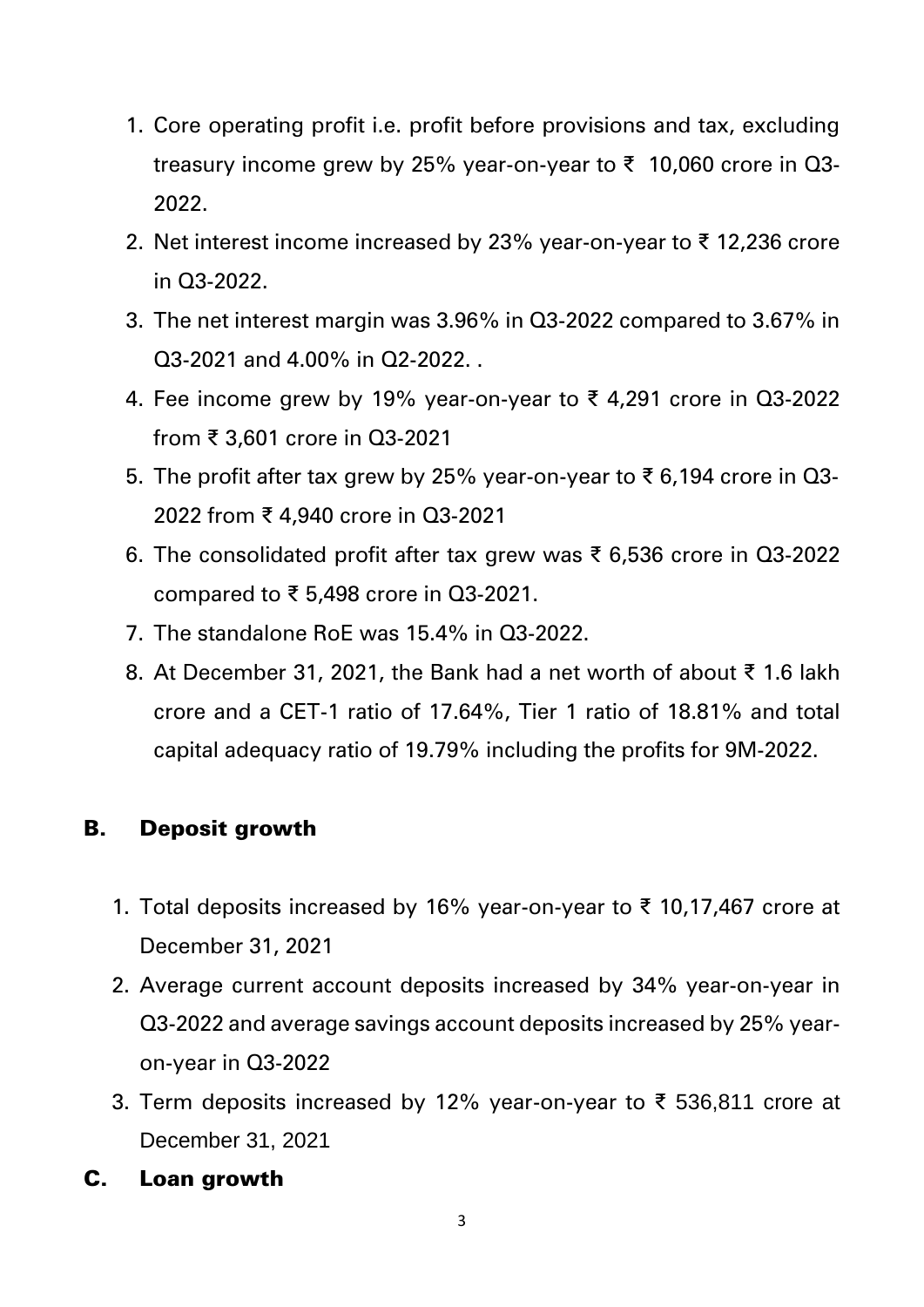- 1. The overall loan portfolio grew by 16% year-on-year and 6% sequentially at December 31, 2021. The domestic loan portfolio grew by 18% year-on-year and 7% sequentially at December 31, 2021.
- 2. The retail loan portfolio grew by 19% year-on-year and 5% sequentially at December 31, 2021. Including non-fund outstanding, the retail loan portfolio was 51.3% of the total portfolio at December 31, 2021. The value of credit card spends in Q3-2022 was 2.2 times the value of credit card spends in Q3-2021 and grew by 27% sequentially. The business banking portfolio grew by 39% year-on-year at December 31, 2021. The SME portfolio grew by 34% year-on-year at December 31, 2021. The growth in the domestic corporate portfolio was 13% year-on-year and 9% sequentially at December 31, 2021.
- 3. 70.5% of the non-retail portfolio comprising SME, business banking, domestic corporate and overseas loans was rated A- and above at December 31, 2021

#### D. Digital initiatives

- 1. We are embarking on a journey from Bank to Bank<sup>Tech</sup>. Our digital platforms are continuously evolving with the objective of enabling new customer acquisition and end-to-end seamless digital journeys, offering personalised solutions and value added features to customers and enabling more effective data-driven cross-sell and up-sell.
- 2. In December 2020, the Bank had expanded its mobile banking app, iMobile, to iMobile Pay which offers payment and banking services to customers of any bank. There have been 53 lakh activations from non-ICICI Bank account holders as of end-December. The value of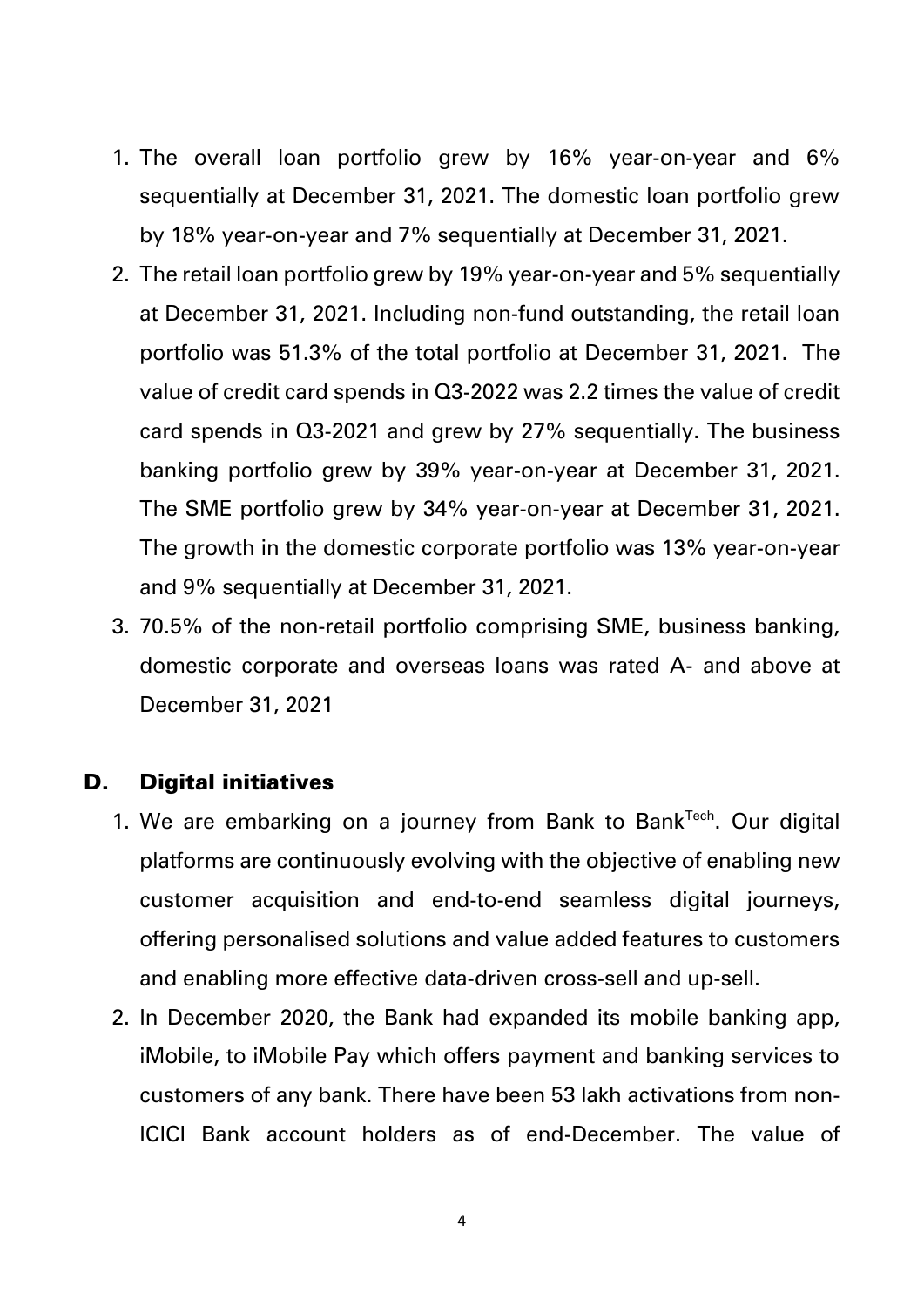transactions by non-ICICI Bank account holders increased by 73% sequentially in Q3-2022.

- 3. The business banking and SME franchise continues to grow on the back of digital offerings and platforms like InstaBIZ. The value of financial transactions on InstaBIZ grew by about 68% year-on-year in Q3-2022. The Bank's supply chain platforms enable corporates to seamlessly manage their supply chain financing and payments, collection and reconciliation requirements of their dealers and vendors in a convenient and paperless manner. The value of transactions through these supply chain platforms in Q3-2022 was 3.5 times the value of transactions in Q3-2021. The Bank is focusing holistically on the merchant and ecommerce ecosystem, both directly and through partnerships. Using the Merchant Stack, the Bank offers an array of banking and value-added services to retailers, online businesses and large e-commerce firms such as digital current account opening, instant overdraft facilities based on point-of-sale transactions and instant settlement of point-of-sale transactions, among others.
- 4. The value of the Bank's merchant acquiring transactions through UPI in Q3-2022 was 2.2 times the value of transactions in Q3-2021 and grew by 34% sequentially.
- 5. The value of mobile banking transactions increased by 50% year-onyear in Q3-2022. Digital channels like internet, mobile banking, PoS and others accounted for over 90% of the savings account transactions in 9M-2022. The Bank is the market leader in electronic toll collections through FASTag. The Bank had a market share of 39% by value in electronic toll collections through FASTag in Q3-2022, with a 42% yearon-year growth in collections.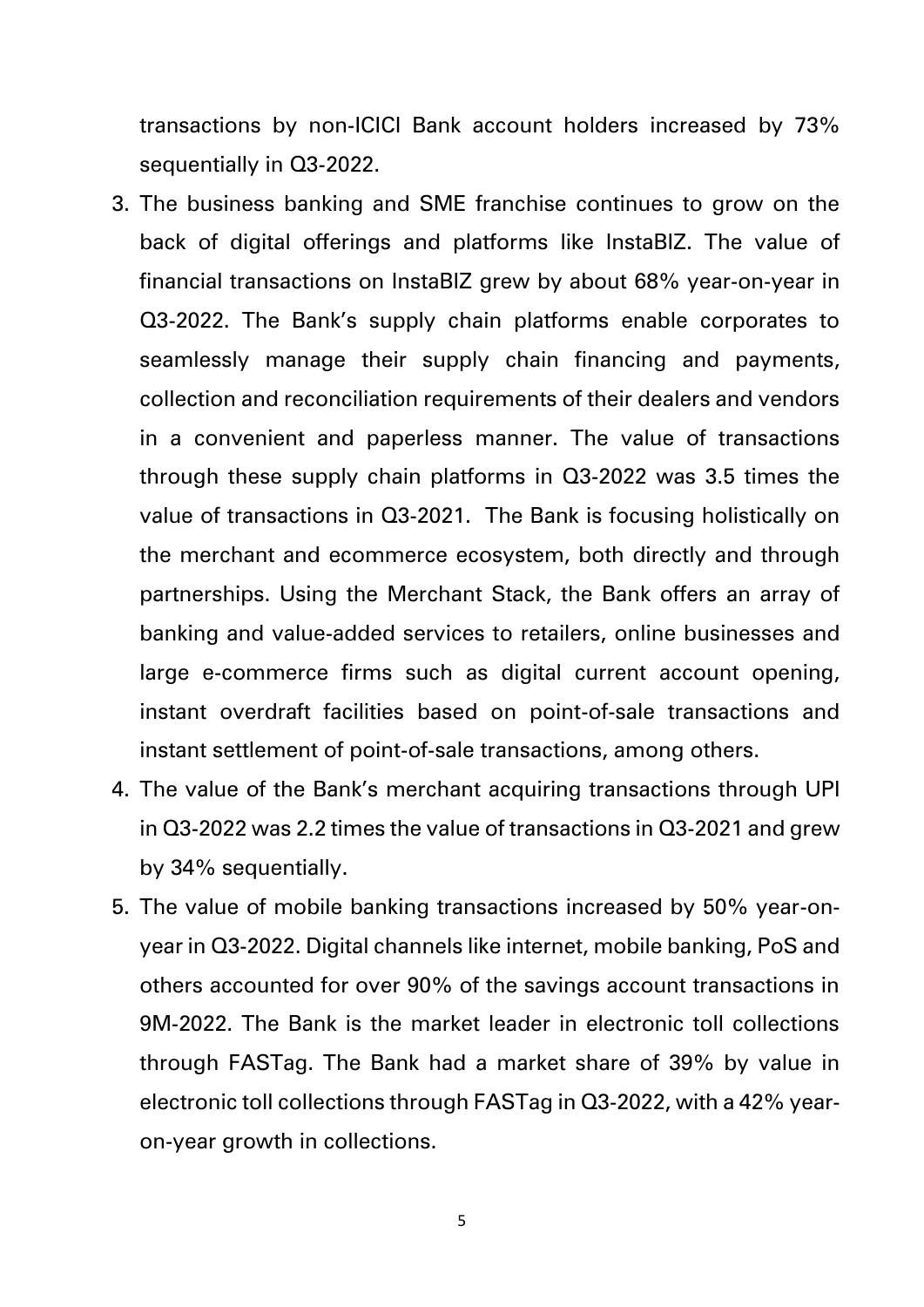- 6. The Bank had launched ICICI STACK for corporates and has created more than 20 industry specific STACKs which provide bespoke and purpose-based digital solutions to corporate clients and their ecosystems. The volume of transactions through these solutions in Q3- 2022 was 3.7 times the volume of tranasctions in Q3-2021. These solutions along with the Bank's extensive client coverage have supported the growth in average current account deposits.
- 7. The Bank recently launched TradeEmerge for importers and exporters across India, offering banking as well as value-added services. This initiative makes cross border trade hassle-free, quick and convenient, as it offers an array of services in one place.

### E. Asset Quality

- 1. The net non-performing assets declined by 10% sequentially to ₹ 7,344 crore at December 31, 2021.
- 2. The net NPA ratio declined from 0.99% at September 30, 2021 to 0.85% at December 31, 2021.
- 3. During Q3-2022, there were net deletions from gross NPAs of ₹ 191 crore compared to net additions of ₹ 96 crore in Q2-2022. Recoveries and upgrades of NPAs, excluding write-offs and sale, were ₹ 4,209 crore in Q3-2022.
- 4. The gross NPAs written off were  $\bar{\tau}$  4,088 crore in Q3-2022.
- 5. The provision coverage ratio on NPAs was 79.9% at December 31, 2021.
- 6. The total fund based outstanding to all standard borrowers under resolution as per various guidelines was ₹ 9,684 crore or about 1.2% of the total loan portfolio at December 31, 2021, at a similar level compared to September 30, 2021.